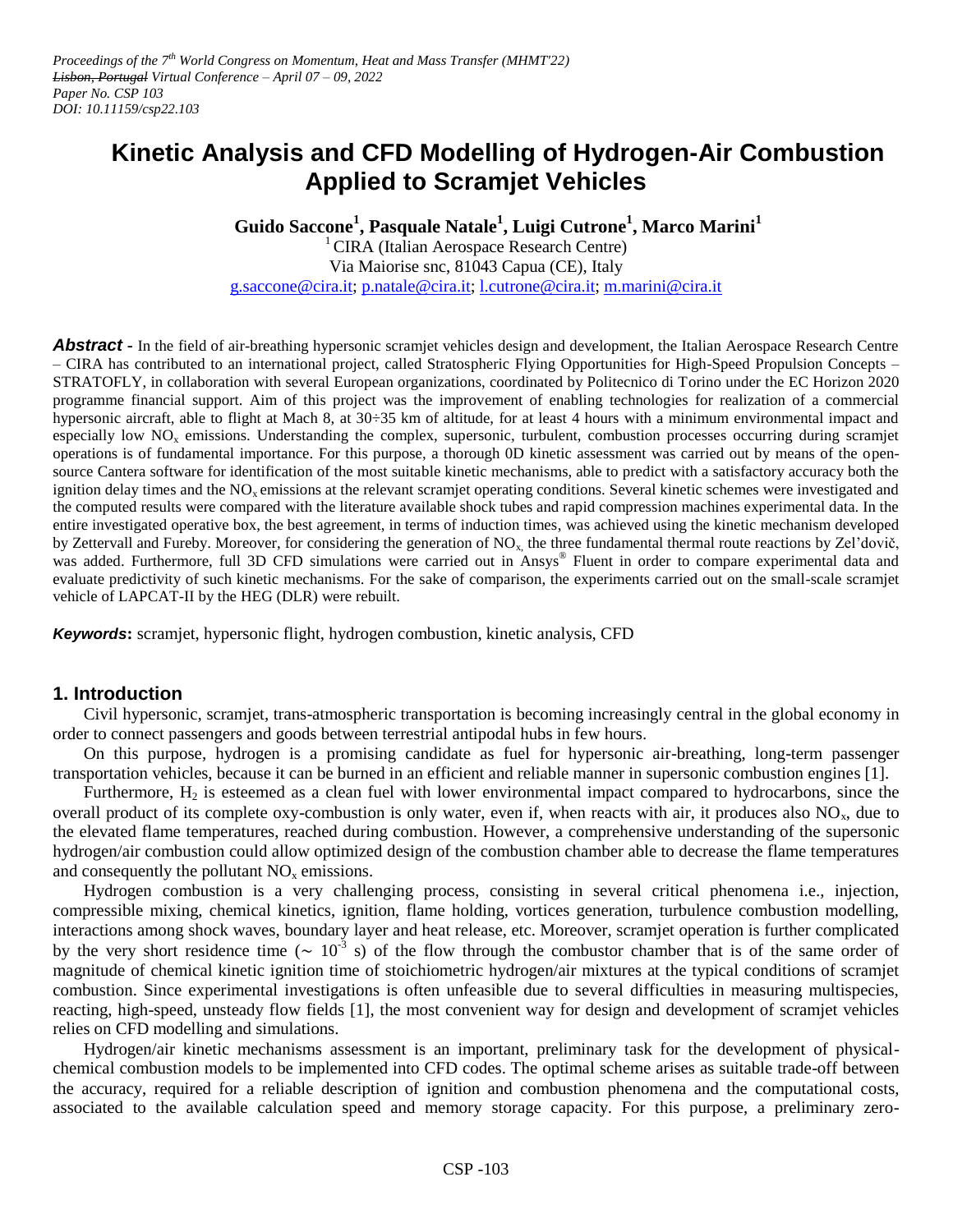dimensional kinetic analysis of hydrogen/air combustion at the most relevant operative conditions for this application was performed using the three most suitable kinetic mechanisms i.e., Jachimowski – 1988 [2], Kéromnès – 2013 [3] and Z25 - Zettervall – 2018 [4], previously selected on the basis of the review of Gerlinger et al. [5] and Olm and coworkers [6].

In addition, full 3D CFD analyses are carried out in order to compare experimental data and evaluate predictivity of such kinetic schemes. In particular, a reduced version of Jachimowski scheme [7] was compared to the scheme developed by Zettervall.

## **2. Methods**

Time-dependent 0D simulations of homogeneous, isochoric and adiabatic batch reactors, filled with premixed, gaseous, reacting hydrogen/air mixtures were carried out using the kinetic and thermodynamic open-source Cantera software [8] under Python interface and the three investigated mechanisms i.e., Jachimowski – 1988 [2], Kéromnès – 2013 [3] and Z 25 - Zettervall – 2018 [4].

The mathematical-chemical model consists in the following fundamental mass and energy balance equations:

$$
m_{tot} = \sum_{k=1}^{K} m_k = const. \Longleftrightarrow \frac{dm_{tot}}{dt} = 0 \tag{1}
$$

$$
\frac{dm_k}{dt} = V r_k M_{w,k} \tag{2}
$$

$$
c_p \frac{dT}{dt} + v \cdot \sum_{k=1}^{K} h_k \cdot r_k \cdot M_{w,k} = 0
$$
\n(3)

where  $m_{tot}$ , *V*, *T*,  $c_p$  are respectively the total mass, volume, temperature and the specific heat at constant pressure of the reacting mixture, while  $m_k$ ,  $h_k$  and  $M_{w,K}$  the mass, the enthalpy and the molecular weight of the generic k chemical substance,  $r_k$  is the reaction rate and  $\nu$  the stoichiometric coefficient.

The initial temperature, pressure and equivalence ratios for every 0D simulations were selected according to the literature available shock tube and Rapid Compression Machine - RCM experiments and the gaseous reacting mixture was evaluated using the ideal gas law.

### **2.1. Jachimowski – 1988**

It is a detailed mechanism, consisting in 13 chemical species and 33 reactions formulated using the experimental data collected in the shock-tube and laminar flame tests, carried out at NASA - Langley Research Center in the framework of the American National Aero-Space Plane – NASP with the aim to investigate hydrogen/air combustion for propulsion systems of vehicles able to operate at flight speed up to Mach 25 [2].

It includes all the main atomic, radical and molecular species of the hydrogen-oxygen-nitrogen system relevant at elevated Mach number conditions ( $M > 12$ ) i.e.,  $H_2$ ,  $O_2$ , H, O, OH,  $H_2O$ ,  $HO_2$ ,  $H_2O_2$ , N, NO, HNO. Moreover, this mechanism was refined, through comparison between calculated and experimental kinetic data. Therefore, rate coefficients for certain reactions were adjusted in order to obtain the best agreement with the experimental measurements of real hydrogen-air mixtures i.e., ignition delay times reported by Slack [8] and laminar burning velocities of Warnatz [9] and Milton and Keck [10]. Other available experimental data were discarded because achieved for diluted e.g.,  $H_2-O_2$ -Ar mixtures.

#### **2.2. Kéromnès – 2013**

This is a detailed kinetic mechanism suitably conceived for investigating the oxidation of syngas mixture consisting in  $H_2/CO/O_2/N_2/Ar$  at pressures from 1 to 70 bar, over a temperature range of 900-2550 K and equivalence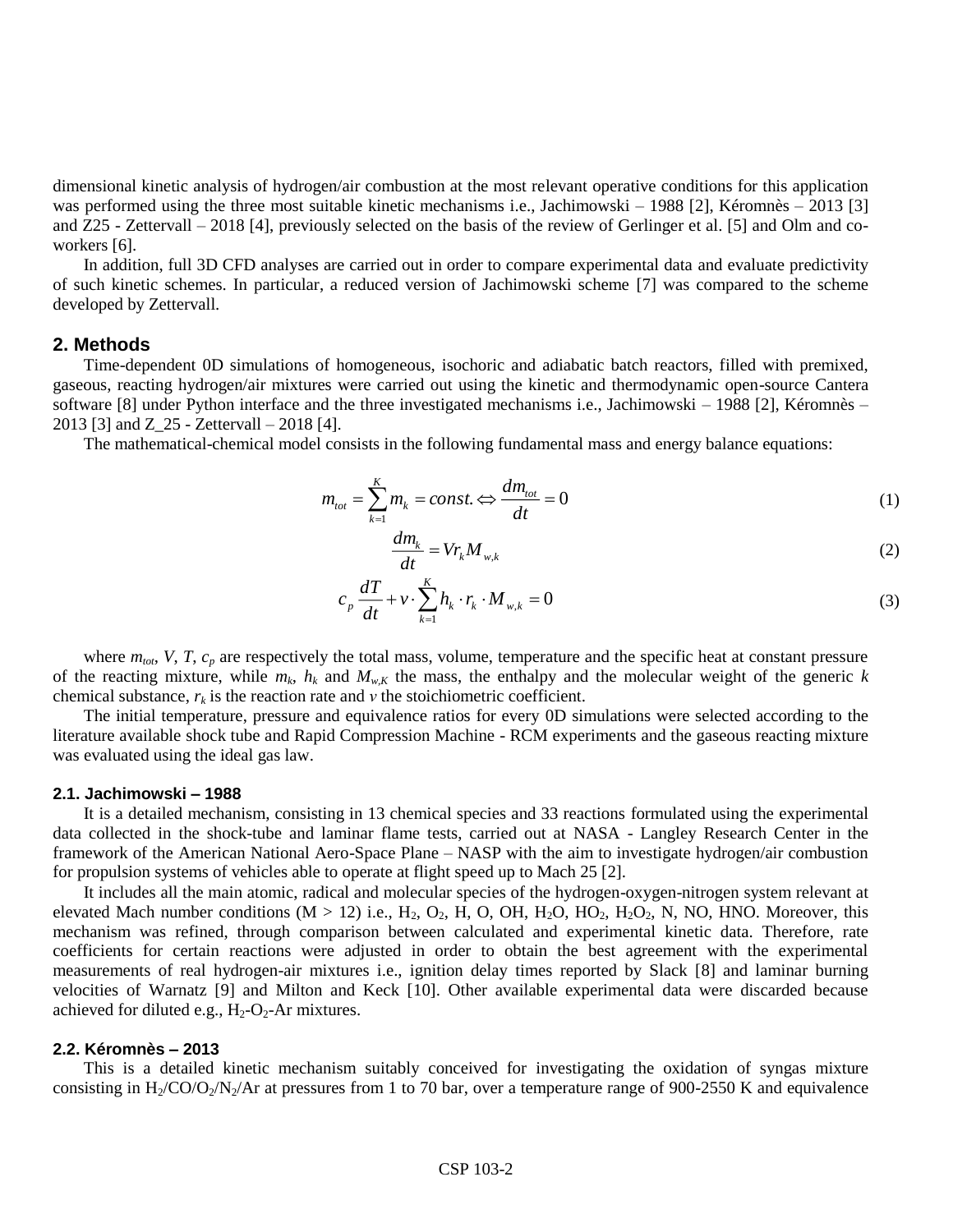ratios from 0.1 to 4 [3]. As listed in Table 2, this kinetic scheme involves 12 chemical species comprising also the excited radical OH\* and interacting among them through 33 reversible reactions.

Kéromnès and co-workers [3] concerning hydrogen ignition under high pressure and intermediate temperature conditions noticed a key role played by the following fundamental reactions i.e., [R17]  $\mathrm{H}_2 + \mathrm{HO}_2 \leftrightarrow \mathrm{H} + \mathrm{H}_2\mathrm{O}_2$  and  $[R15] H<sub>2</sub>O<sub>2</sub> (+M) \leftrightarrow OH + OH (+M).$ 

According to the authors [3], hydrogen reactivity is mainly controlled by the competition between the chain-branching reaction [R1] H + O<sub>2</sub>  $\leftrightarrow$  O + OH and the pressure-dependent chain-propagating reaction: [R9] H + O<sub>2</sub> (+M)  $\leftrightarrow$  $HO<sub>2</sub>$  (+M).

For this reason, [R1] and [R9] reactions were extensively investigated. Under the low to intermediate temperatures (< 1000 K) usually encountered in the Rapid Compression Machines – RCM, hydrogen oxidation is predominantly governed by reaction  $[R9]$ , which leads to production of hydroperoxyl radical i.e.,  $HO_2$ . It reacts with molecular hydrogen generating H<sub>2</sub>O<sub>2</sub> according to reaction [R17]. Finally, oxygenated water decomposes to two OH radical as prescribed by reaction [R<sub>15</sub>].

Instead at the high temperatures experienced by shock tube equipment, the competition between [R1] and [R9] leads to a pressure dependence of ignition delay times. Indeed, depending on the pressure, at high temperatures the oxidation process is mainly controlled by reaction [R1].

#### **2.3. Z25 – Zettervall - 2018**

This is a detailed, hydrogen/oxygen kinetic mechanism consisting in 9 species and 22 irreversible elementary reactions [4]. In addition, since the considered oxidizer is ambient air, the scheme also includes the three following Zel'dovič thermal route reversible reactions [11], leading to production of NO were added: [R23] N + NO  $\leftrightarrow$  N<sub>2</sub> + O; [R24] N + O<sub>2</sub>  $\leftrightarrow$  NO + O and [R25]  $N + OH \leftrightarrow NO + H$ .

It arises the H<sub>2</sub>-O<sub>2</sub> chemical structure from [12] with three additional fuel breakdown reactions from [13] and [14].

Analogously to Kéromnès et al. [3], also Zettervall and Fureby [4] highlight the importance of the competition between the chain-branching reaction [R4]:  $H + O_2 \rightarrow OH + O$  and the chain-propagating reaction [R12]:  $H + O_2$  (+M)  $\rightarrow$  $HO<sub>2</sub>$  (+M). The first creates a pool of radical species effectively decreasing the ignition time, while the second produces the hydroperoxyl radical, which inhibit the chain-branching combustion process and therefore increases the induction time. The competition between these reactions and the consequent distribution of fast i.e., O, H and OH radicals and the slow radical HO<sub>2</sub> is strongly temperature dependent. Furthermore, in the P-T diagram a region of rapid ignition corresponding to chain-branching explosion at high temperatures and a region of slow ignition, associated to the thermal explosion at low temperatures are separated by a crossover region, corresponding to intermediate temperatures and dominated by extremely complex chemical processes. However, for instance, several ramjets, scramjets and dual mode engines operate exactly in this connecting, critical zone.

Z25 includes reactions important for the complete temperature spectrum, below and above the crossover region. In the mechanism development, authors spent particular efforts for improving its capability to match the ignition experimental behaviour also in the intermediate connecting region, because it is extremely useful for ensuring flame anchoring and the stabilization within the supersonic combustion engines.

At low temperatures, reaction  $[R12]$  predominates over reaction  $[R4]$  and the  $HO<sub>2</sub>$  concentration enhances and new reaction paths become more important i.e.,  $[R16]$ :  $HO_2 + HO_2 \rightarrow H_2O_2 + O_2$  and  $[R20]$ :  $H_2O + HO_2 \rightarrow H_2O_2 + OH$ . These reactions increase the concentration of  $H_2O_2$ , which main consumption route is carried out by means of reaction [R17]:  $H_2O_2$  (+M)  $\rightarrow$  OH + OH (+M), that produces two OH radicals, which in turn generate H radical through [R8]: H<sub>2</sub> + OH  $\rightarrow$  $H<sub>2</sub>O + H$ . The new, so developed, kinetic mechanism was labelled Z25.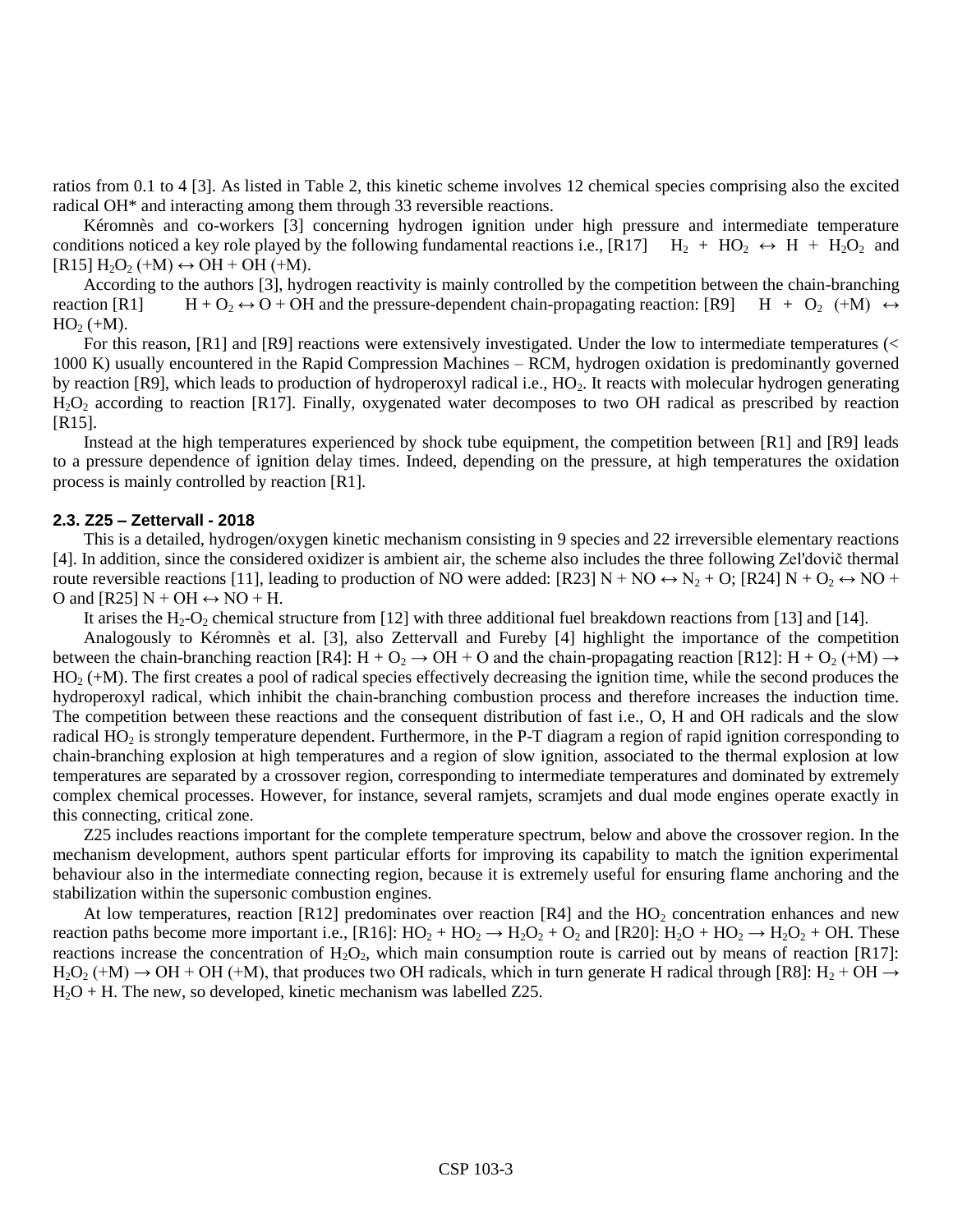## **2.4. Comparison against experimental data**

This section presents the comparison between the computational ignition delay times, calculated as described in the previous paragraph using the three investigated kinetic mechanisms and the corresponding experimental data associated to the same initial temperature, pressure and equivalence ratios, provided by several researchers and measured within shock tube and/or RCM tests.



Fig. 1: Calculated ignition delay times against Snyder [15] experimental data at  $p = 1$  atm.



Fig. 2: Calculated ignition delay times against Snyder [15] experimental data at  $p = 1$  atm.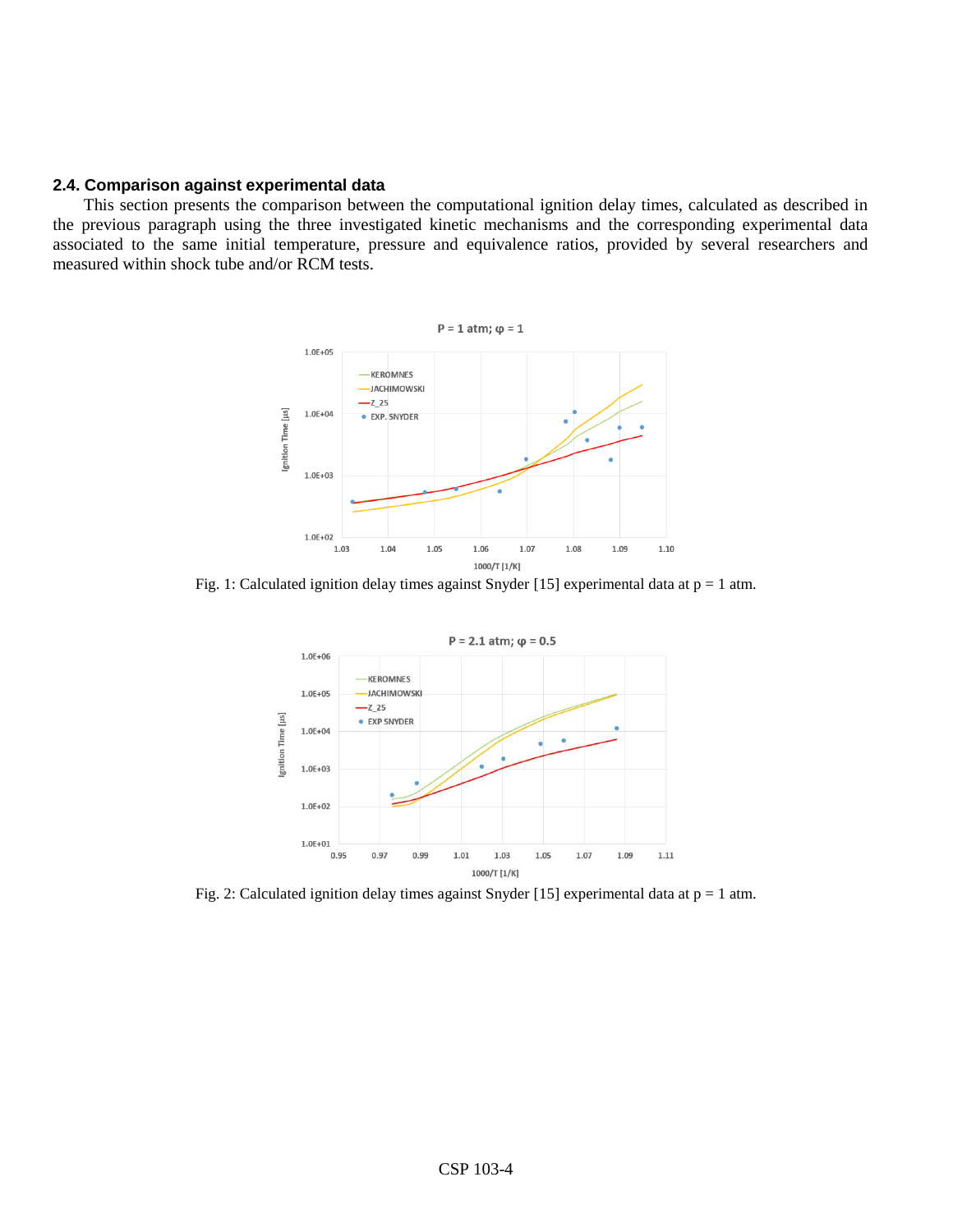

Fig. 3: Calculated ignition delay times against Snyder [15] experimental data at  $p = 4.2$  atm.



Fig.4. Calculated ignition delay times against UTSR experimental data at  $p = 5$  atm.

In the investigated operative box, the best agreement between computational and experimental data was achieved by the Z25 kinetic mechanism.

The matching of Jachimowski – 1988 [2] and Kéromnés – 2013 [3] kinetic schemes are satisfactory only for high temperatures and low pressures, while in the crossover region, associated to intermediate-low temperatures and pressure above 2 bar only the Z25 [4] provides a quite good behaviour.

Based on the present data, the most suitable kinetic mechanism to be embedded in mathematical models for CFD simulations of supersonic combustion in ramjets, scramjets and dual mode engines is exactly the scheme by Zettervall and Fureby [8] including also the three fundamental NO generation reactions by Zel'dovič [11].

## **2.3. CFD Results**

During STRATOFLY programme, a ground-based testing of small-scale version of LAPCAT-II M8 vehicle was successfully tested in HEG wind tunnel at the German Aerospace Center - DLR [16]. By the test campaign, several experimental data were collected, useful for exp-CFD comparison. CFD run was performed by Ansys Fluent®.

In Fig. 5, experimental data are reported as square dots. Different colours represent different acquisition lines: intake line, on the middle section of the intake; chamber line, on the side of the combustion chamber; nozzle line, on the middle section of the expansion nozzle. In order to perform faster CFD simulations, the vehicle geometry was simplified. In particular, the intake was removed and only combustion process, along with nozzle expansion, was simulated. In order to decrease the CFD computational cost, the numerical domain was simplified removing the intake. Moreover, taking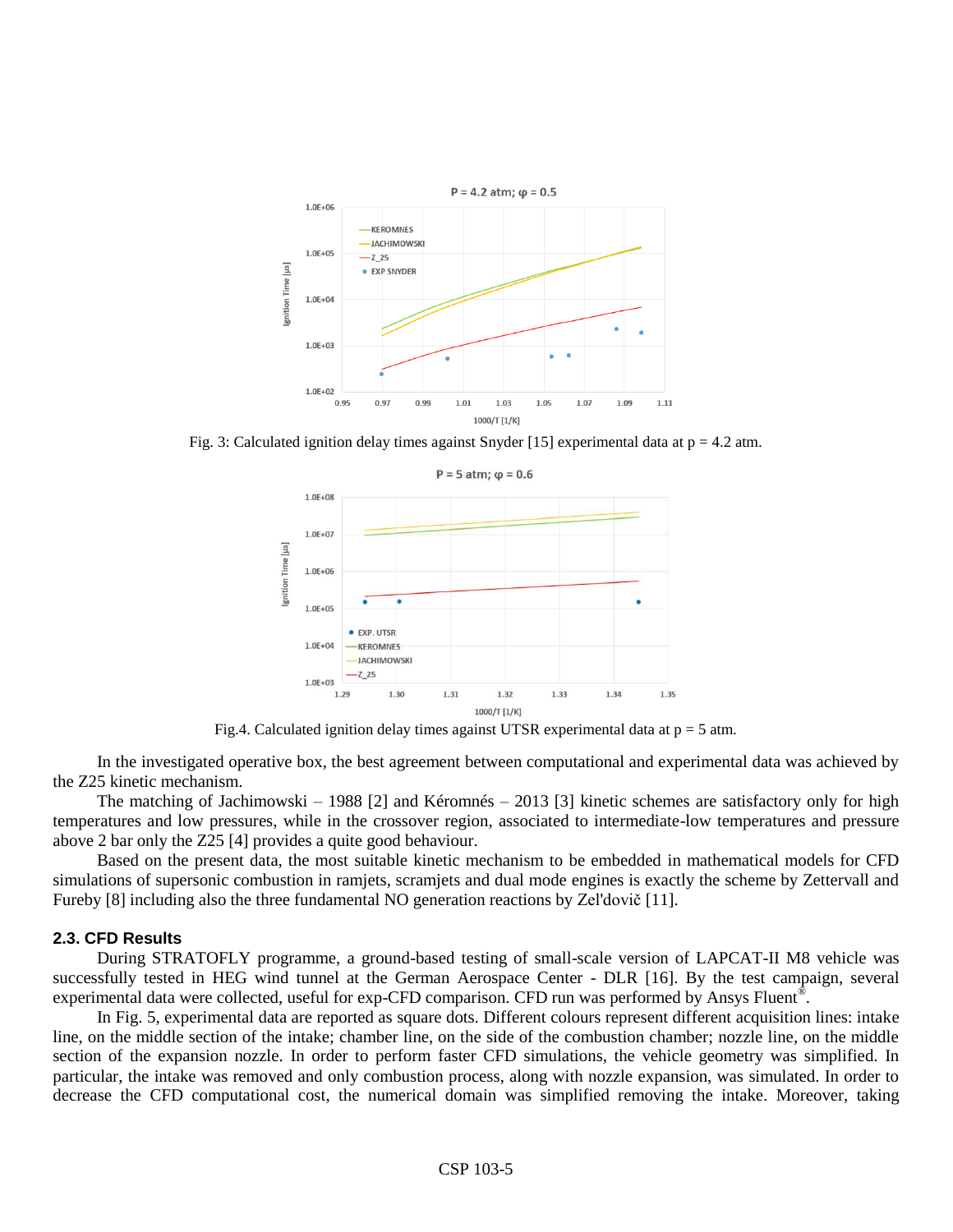advantage of symmetry of the boundary condition, only one half of the vehicle was considered. Since only combustion chamber and nozzle are considered, it was not possible to apply wind tunnel condition to the inlet of the computational domain. The inlet was directly applied at the initial section of the combustion chamber  $(X=0.41$  in Fig. 5. For this reason, in the figure, the CFD results (represented by continuous lines) start from this section. In the figure, triangle dots represent the solution obtained by means of the reduced version of Jachimowski scheme [7]. While, circle dots represent the solution obtained by means of Zettervall one. The two schemes are quite similar.

An unexpected compression occurs just after the inlet. This compression is a consequence of the abrupt temperature increasing caused by the combustion process. Thus, even if the comparison between CFD and EXP is not agreed along the axial (X coordinate) distribution, the predicted pressure value is consistent with the experimental measurement. This enables both kinetic schemes (JR as well as Z25) to be accountable for 3D CFD simulations of the  $H_2-O_2$  combustion.



Fig. 5: Pressure distribution along experimental line acquisition. Jachimowski (JR) vs. Zettervall (Z25) comparison.

In Fig. 6, the temperature contour plot is reported over some slices of the combustion chamber. This solution relates to JR solution reported in Fig. 5. In order to better understand temperature distribution, iso-surface of 20% mass-fraction of fuel (hydrogen) is also reported. The CFD run was carried out using Eddy Dissipation Concept as combustion model, along with a standard k-ε turbulence model and 2<sup>nd</sup> order up-wind discretization scheme.



Fig. 6: Temperature contour plot over cross-sectional slices of the combustion chamber.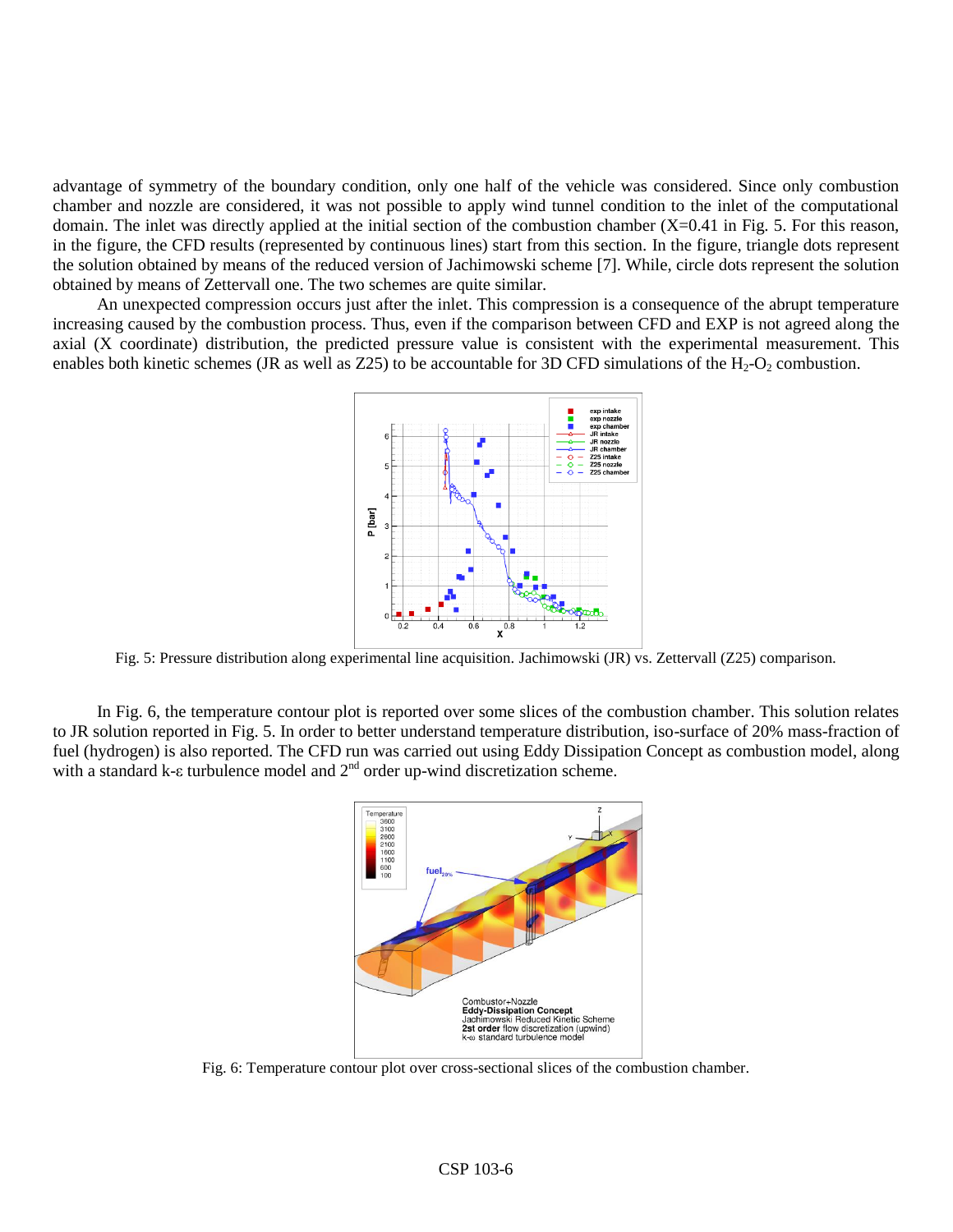# **3. Conclusion**

The hydrogen/air supersonic combustion process was analysed both on chemical kinetic and computational fluid dynamic points of view.

A 0D kinetic assessment in the operative conditions experienced in scramjet engines was carried out on literature available combustion mechanisms and the best agreement with experimental shock ignition delay times measurements was achieved with Z25 scheme especially conceived for capturing the complex reaction paths followed by the radical pools in the crossover region at moderate pressure and intermediate temperatures.

The fully-3D CFD simulations confirmed that kinetic schemes due to Zettervall [4] and Jachimowski [7] are quite good for pressure predictions when hydrogen/oxygen combustion is under investigation.

## **Acknowledgements**

The H2020 STRATOFLY Project has received funding from the European Union's Horizon 2020 research and innovation programme under Grant Agreement No. 769246.

## **References**

- [1] D. Cecere, A. Ingenito, E. Giacomazzi, L. Romagnosi, and C. Bruno, "Hydrogen/air supersonic combustion for future hypersonic vehicles,", International Journal of Hydrogen Energy, vol. 30, pp. 1-16, 2011.
- [2] C. J. Jachimowski, "An Analytical Study of the Hydrogen-Air Reaction Mechanism With Application to Scramjet Combustion," NASA Technical Paper 2791, 1988.
- [3] A. Kéromnès , W. K. Metcalfe, K. A. Heufer, N. Donohoe, C. J. Sung, J. Herzler, C. Naumann, P. Griebel, O. Mathieu, M. C. Kreijci, E. L. Petersen, W. J. Pitz, H. J. Curran, and A. K. Das, "An Experimental and Detailed Chemical Kinetic Modelling Study of Hydrogen and Syngas Mixtures at Elevated Pressures," *Combustion and Flame*, 2013.
- [4] N. Zettervall, and C. Fureby, "A Computational Study of Ramjet, Scramjet and Dual Mode Ramjet/Scramjet Combustion in a Combustor with a Cavity Flameholder," Proceedings of AIAA Aerospace Science Meeting Kissimmee, 8-12 January (2018), Florida (U.S.A.).
- [5] P. Gerlinger, K. Nold, and M. Aigner, "Investigation of Hydrogen-Air Reaction Mechanisms for Supersonic Combustion," 44th AIAA/ASME/SAE/ASEE Joint Propulsion Conference & Exhibit, 21 – 23 July 2008, Hartford, U.S.A.
- [6] C. Olm, I. G. Zsély, R. Pálvölgyi, T. Varga, T. Nagy, H. J. Curran, and T. Turányi, "Comparison of the performance of several recent hydrogen combustion mechanisms," Combustion and Flame, vol. 161, pp, 2219-2234, 2014.
- [7] J. B. Star, "Numerical Simulation of Scramjet Combustion in a Shock Tunnel", Ph.D. Dissertation, Dept. Aerospace Engineering North Carolina State University.
- [8] D. Goodwin, H. K. Moffat, and R. L. Speth, "Cantera: An Object-oriented Software Toolkit for Chemical Kinetics, Thermodynamics, and Transport Processes," (Version 2.6) [Online]. Available: http://www.cantera.org.
- [9] J. Warnatz, "Concentration-, Pressure-, Temperature-Dependence of the Flame Velocity in Hydrogen-Oxygen-Nitrogen Mixtures,", Combustion Science and Technology, vol. 26, no. 5-6, 1981.
- [10] B.E. Milton and J. C. Keck, "Laminar Burning Velocities in Stiochiometric Hydrogen and Hydrogen-Hydrocarbon Gas Mixtures, Combustion and Flame, vol. 58, pp. 13-22, 1984.
- [11] Y.B. Zel'dovič, "The Oxidation of Nitrogen in Combustion Explosions", Acta Physicochimica 21, 577–628, (1946).
- [12] A. Larsson, N. Zettervall, T. Hurtig, E. J. K. Nilsson, A. Ehn, P. Petersson, M. Alden, J. Larfeldt. and C. Fureby, "Skeletal Methane-Air Reaction Mechanism for Large Eddy Simulation of Turbulent Microwave-Assisted Combustion," *Energy Fuels*, vol. 31, pp.1904, 2017.
- [13] M. Ó Conaire, H. J. Curran, J. M. Simmie, W. J. Pitz, and C, K. Westbrook, "A Comprehensive Modeling Study of Hydrogen Oxidation," Interscience.wiley.com, 2004.